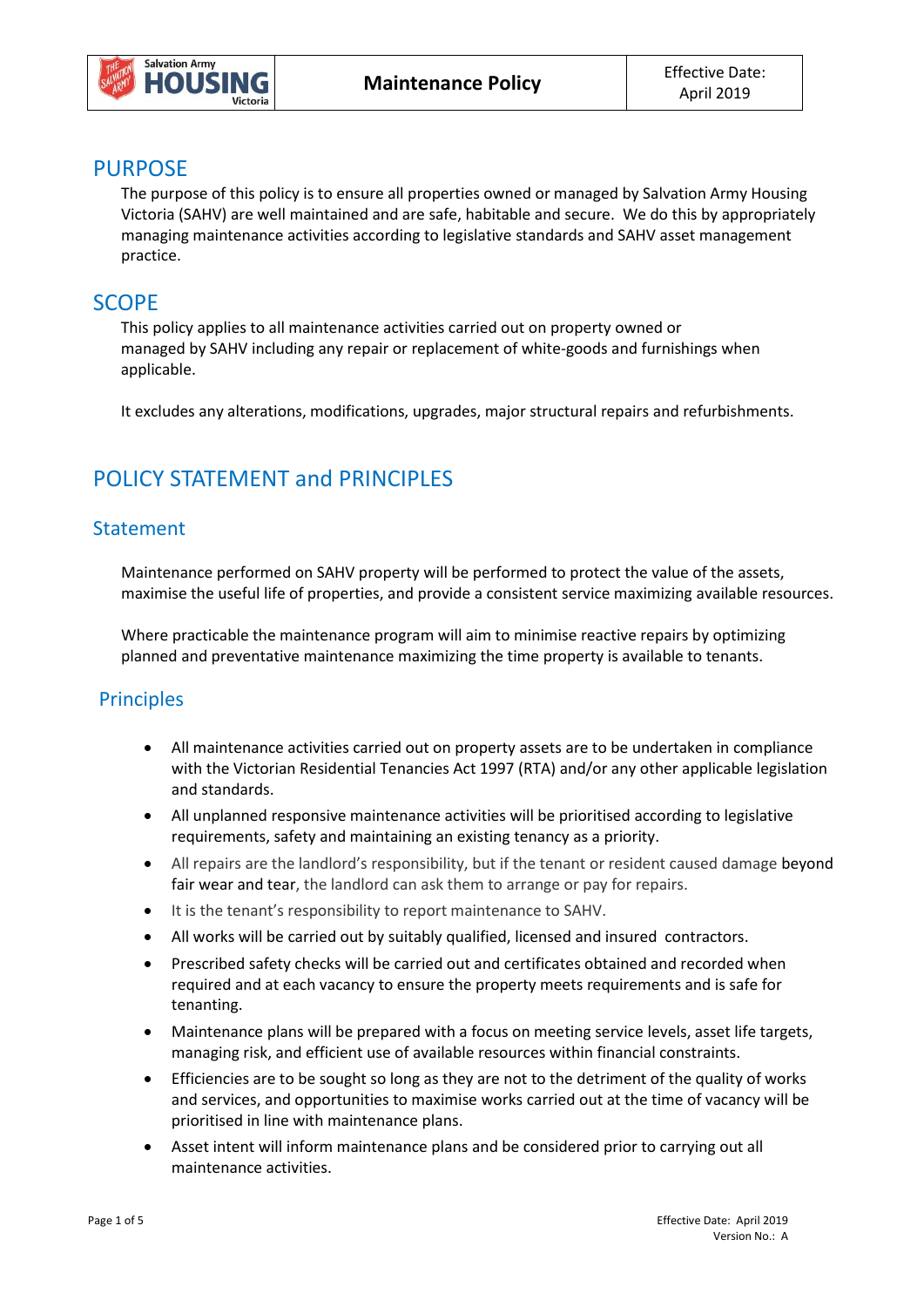



 Maintenance activities will be monitored and recorded appropriately to inform performance monitoring, risk management, financial management, and continuous improvement in line organizational objectives following the principles of ISO 55000/1 as outlined by the Strategic Asset Management Plan.

# MAINTENANCE CATEGORIES

### URGENT REPAIR

This is where something breaks down and is required to be made safe and/or repaired to maintain the property in its safe, habitable and secure condition. These are defined by the RTA as:

- burst water service
- blocked or broken toilet system
- serious roof leak
- gas leak
- dangerous electrical fault
- flooding or serious flood damage
- serious storm or fire damage
- failure or breakdown of any essential service or appliance provided by a landlord or agent for hot water, water, cooking, heating, or laundering
- failure or breakdown of the gas, electricity or water supply
- any fault or damage in the premises that makes the premises unsafe or insecure
- an appliance, fitting or fixture that is not working properly and causes a substantial amount of water to be wasted
- a serious fault in a lift or staircase.

#### NON-URGENT REPAIR

These are any repairs that fall outside of the definition of an Urgent Repair as defined by the RTA and listed above.

## MAINTENANCE TYPES

#### RESPONSIVE

Responsive maintenance is unplanned and reactive maintenance performed to restore a nonstructural broken or damaged component to a working condition ensuring that property remains in a safe, habitable and secure condition.

When major repairs, refurbishment or complete replacement of component(s) are required it typically becomes Planned Maintenance.

Typically responsive maintenance is identified by the tenant or SAHV during a Housing Inspection.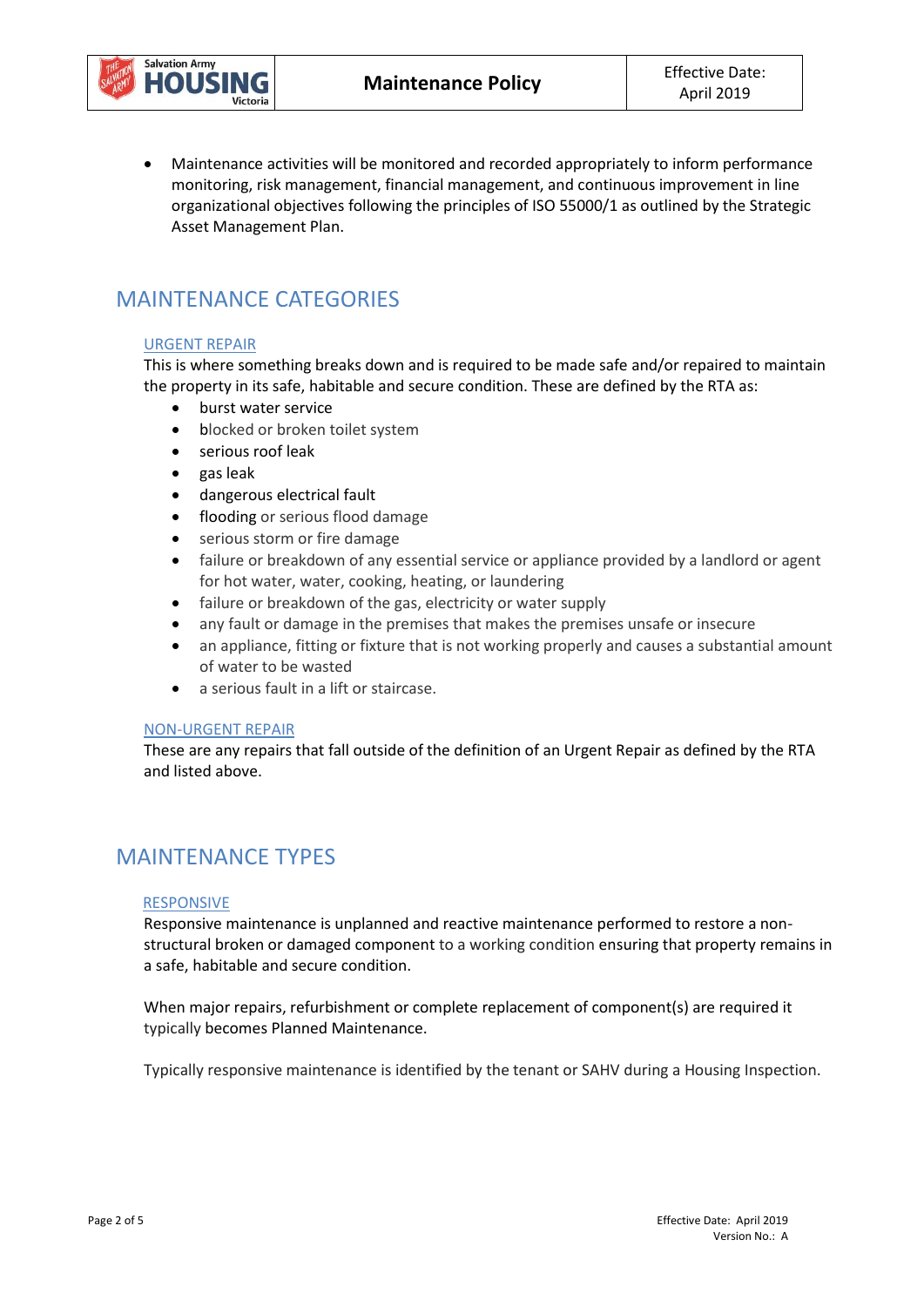

### **CYCLICAL**

Maintenance that is foreseeable and required to be undertaken on a regular ongoing basis that is preventative in nature or is required for compliance and/or is managed as part of a contracted building management service such as but not limited to:

- 
- 
- ESM: Vertical transportation ESM: Other
- ESM: Active & passive systems ESM: Firefighting equipment
- Smoke alarm checks (domestic) Electrical test & tag
- 
- 
- 
- ESM: Fire systems checks ESM: Firefighting equipment
- ESM: Mechanical ventilation ESM: Personal fire suppression equipment
	-
	-
	-
- Cleaning: Gutters Cleaning: Common area(s)
- Grounds & garden maintenance Rubbish Removal: Common area(s)
- Pest Control **Canadian Control Casage Servicing: Gas appliances**

This is typically identified as part of an Asset Inspection and is scheduled according to Building Regulations, Building Standards, manufactures recommendations, risk and Asset Intent.

### PLANNED

### Non-Structural

For the purposes of maintenance this refers to the major repairs, refurbishment or replacement of any component typically outlined within the definition of Responsive Maintenance. It also extends to the following when applicable but not limited to:

- Furniture Cooling
- Window coverings (Internal) Whitegoods
- -
- 
- Plumbing **•** Floor Coverings (Excludes wet areas)
- 
- 
- Grounds & gardens Painting (Internal-excluding wet areas)

Typically Non-Structural Planned Maintenance identified as part of a Housing, Vacant or Asset Inspection and is scheduled according to need, Risk, Budget & Asset Intent.

#### Minor-Structural

For the purposes of maintenance this refers to the major repairs, refurbishment or replacement of components outlined in Cyclical Maintenance. It also extends to the following when applicable but not limited to:

- Landscaping **Canadian Canadian Canadian Canadian Canadian Canadian Canadian Canadian Canadian Canadian Canadian Canadian Canadian Canadian Canadian Canadian Canadian Canadian Canadian Canadian Canadian Canadian Canadian**
- Steps & Stairs <1.01mtr. Driveways
- 
- Window Blinds (internal) Fencing <1.81mtr.
- Painting (Wet areas & external) Floor Coverings (Wet areas)
- 
- 
- Retaining walls <1.01mtr. Drainage Subterranean & external
	-
	-

Typically Minor-Structural Planned Maintenance identified as part Vacant or Asset Inspection and is scheduled according to Risk, Budget & Asset Intent.

#### VACANT

This can include any of the above to prepare the property for a new tenancy, hand-back to an owner, redevelopment or sale.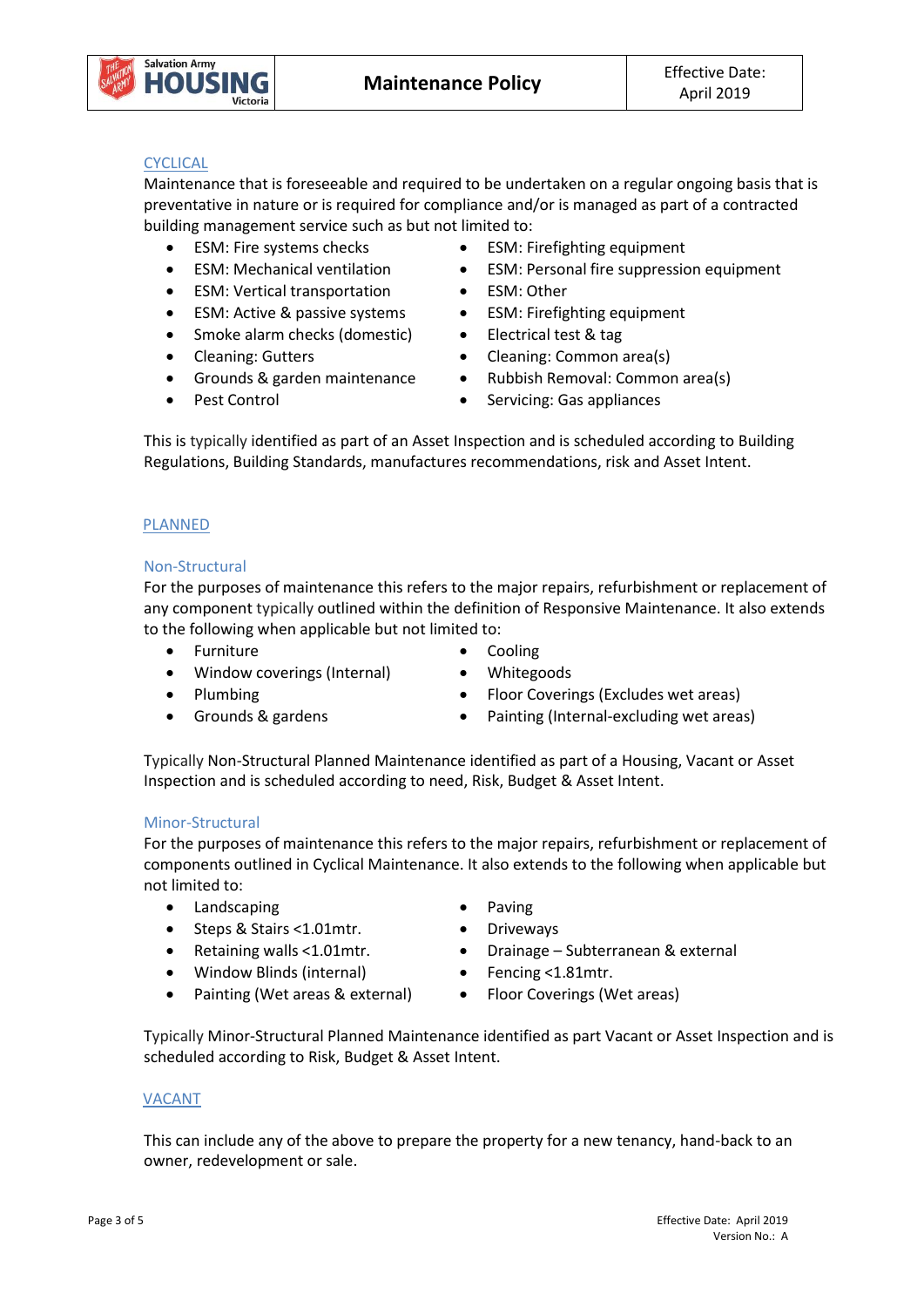

## Maintenance Priority Ratings

### EMERGENCY & AFTER HOURS

Urgent Responsive Repairs that are required to keep a property fit for human habitation and make a property safe and secure which may exclude restoration of full property functionality.

| Availability: | This service is can be requested and delivered 24 hours a day 365 days a year. |
|---------------|--------------------------------------------------------------------------------|
| Timeframe:    | The target timeframe is two(2) to four(4) hours to make the property safe.     |

#### URGENT

Urgent Responsive Repairs that are required to keep the property safe, habitable and secure and may exclude restoration of full property functionality.

| <b>Availability:</b> | This service can be requested during normal business hours and delivered during |
|----------------------|---------------------------------------------------------------------------------|
|                      | standard tradesperson working hours.                                            |

**Timeframe:** The target timeframe is up to 24 hours to make the property safe and restore functionality where practicable.

#### PRIORITY

Responsive Non-Urgent Repairs that are required to keep the property functional when it is not dangerous and remains safe, habitable and secure, but there is some loss to the property amenities relating to an Urgent Repair. This may include the completion of restoring full functionality of repairs done as Urgent Repair under an Urgent, Emergency or After Hours Maintenance Priority rating.

- **Availability:** This service can be requested during normal business hours and delivered during standard tradesperson working hours.
- **Timeframe:** The target timeframe is up to seven (7) days to make the property safe and restore functionality where practicable.

#### NON-URGENT

This is for Responsive & Non-Responsive Repairs that are required to keep the property fully functional but do not adversely affect safety, habitability or security. This may include the completion of restoring full functionality of repairs done as Urgent, Emergency & After Hours.

- **Availability:** This service can be requested during normal business hours and delivered during standard tradesperson working hours.
- **Timeframe:** The target timeframe is up to fourteen days to make the property safe and restore full property functionality.

#### PROGRAMED

This is any Cyclical, Planned or Vacant Maintenance. This will be done as scheduled by the Maintenance Plan and/or within prescribed regulatory requirements when applicable.